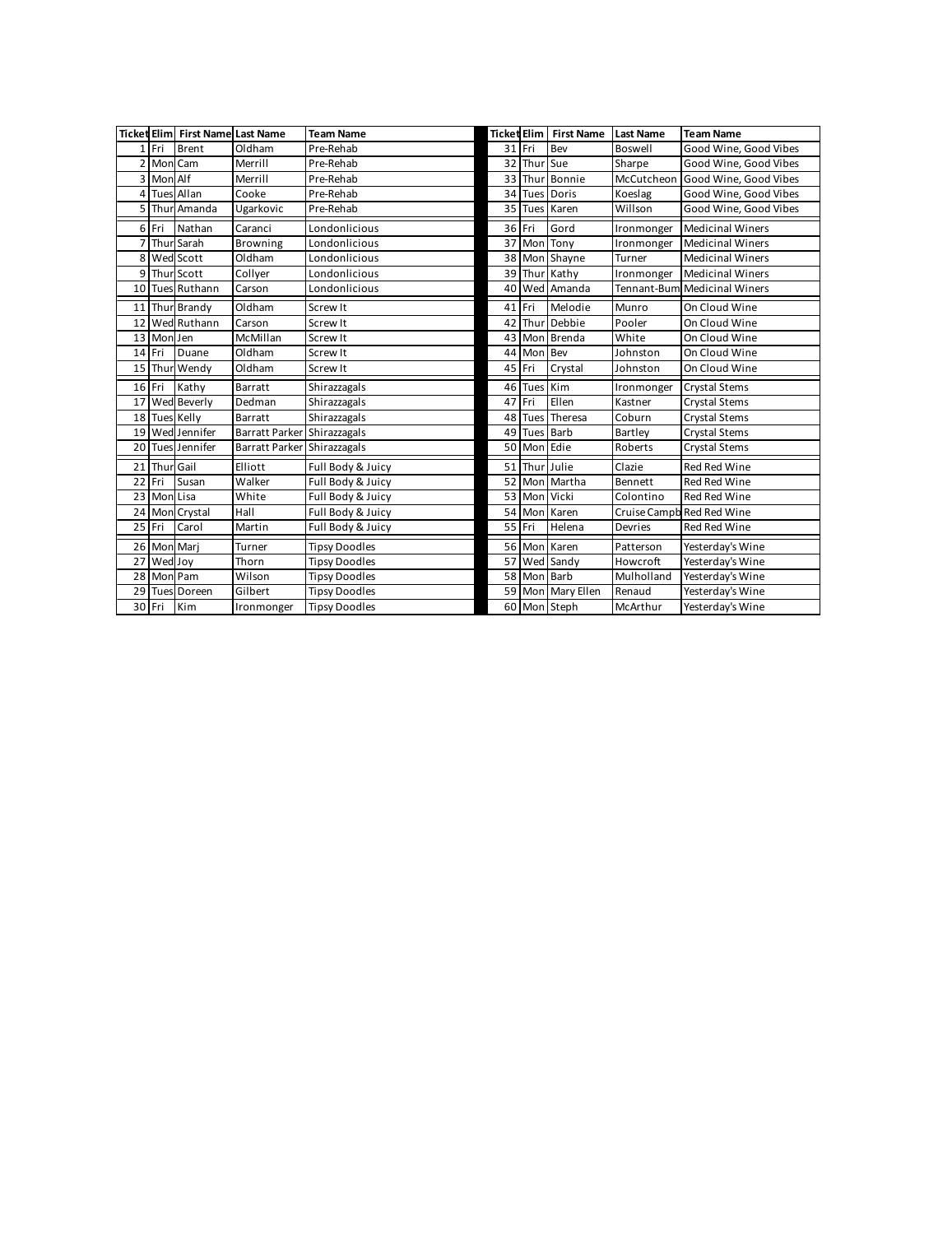| <b>Island Girls</b><br>Blatchford<br>Christine<br>Champion<br>91<br>Tina<br><b>True North Strong</b><br>61<br>Thu<br>Tues<br>62<br><b>Island Girls</b><br>92<br>Carol Ann<br>D'Andrea<br>Pam<br>Davis<br><b>True North Strong</b><br>Mon<br>Tues<br>63<br>Richard<br><b>Island Girls</b><br>93 Fri<br>Drawbell<br><b>True North Strong</b><br>Wed Angela<br>Dave<br>64<br>Darlene<br>Welsh<br>Island Girls<br>94<br>Sarah<br>Schaubel<br><b>True North Strong</b><br>Mon<br>Thu |
|---------------------------------------------------------------------------------------------------------------------------------------------------------------------------------------------------------------------------------------------------------------------------------------------------------------------------------------------------------------------------------------------------------------------------------------------------------------------------------|
|                                                                                                                                                                                                                                                                                                                                                                                                                                                                                 |
|                                                                                                                                                                                                                                                                                                                                                                                                                                                                                 |
|                                                                                                                                                                                                                                                                                                                                                                                                                                                                                 |
|                                                                                                                                                                                                                                                                                                                                                                                                                                                                                 |
| Rose<br>Alicia<br>65<br><b>Island Girls</b><br>95<br>Wed<br><b>True North Strong</b><br>Mon<br>Cutting<br>Allen                                                                                                                                                                                                                                                                                                                                                                 |
| 66<br>Vi<br>Wine Time<br>Tina<br>Blatchford<br>Cork In The Road<br>Campbell<br>96 Tues<br>Thur                                                                                                                                                                                                                                                                                                                                                                                  |
| Leslie<br>97<br>67<br>Wine Time<br>Elaine<br>Cork In The Road<br>McCartney<br>Harmer<br>Mor<br>Tues                                                                                                                                                                                                                                                                                                                                                                             |
| 68<br>Carol<br>Wine Time<br>98<br>Wed<br>Kilday<br>Mon<br>Susan<br>Cork In The Road<br>Turner                                                                                                                                                                                                                                                                                                                                                                                   |
|                                                                                                                                                                                                                                                                                                                                                                                                                                                                                 |
| 69<br>Wed Bev<br>Wine Time<br>99<br>Penrose<br>Cork In The Road<br>Johnson<br><b>Bev</b><br>Tues                                                                                                                                                                                                                                                                                                                                                                                |
| Dave & Harr<br>55<br>70<br>Cork In The Road<br>Mon Janice<br>Mcwhinney<br>Wine Time<br>100<br>Tues                                                                                                                                                                                                                                                                                                                                                                              |
| 71<br>Hellyer<br>101<br>Ker<br>Cork It!<br><b>Tues Patti</b><br>Bev<br><b>AA Dropouts</b><br>Tues                                                                                                                                                                                                                                                                                                                                                                               |
| 72<br>Fri<br>102 Fri<br>Cork It!<br>Sue<br>AA Dropouts<br>Hank<br>Hellyer<br>Twigger                                                                                                                                                                                                                                                                                                                                                                                            |
| 73<br>Terri<br>Wed<br>103<br>Thu<br>Linda<br>Cork It!<br>Munn<br>AA Dropouts<br>Bain                                                                                                                                                                                                                                                                                                                                                                                            |
| 74<br>Jackie<br>104 Thu<br>Deacon<br>Cork It!<br>Mon<br>Lutz<br>AA Dropouts<br>Joan                                                                                                                                                                                                                                                                                                                                                                                             |
| 75<br>Mon Vicki<br>105 Mon<br>Shari<br>Blaha<br>Cork It!<br>AA Dropouts<br>Stevens                                                                                                                                                                                                                                                                                                                                                                                              |
| 76<br>Debbie<br>Always Grapeful<br><b>Been Corked</b><br>Fri<br>106 Wed Evelyn<br>Newbould<br>Heard                                                                                                                                                                                                                                                                                                                                                                             |
| 77<br>Tues Jo<br>Always Grapeful<br>107<br>Mon<br>Jodi<br><b>Been Corked</b><br>Vahramian<br>Germann                                                                                                                                                                                                                                                                                                                                                                            |
| Thur Julie<br>78<br>Always Grapeful<br>108 Tues Joe<br>Devine<br><b>Been Corked</b><br>Garinger                                                                                                                                                                                                                                                                                                                                                                                 |
| 79<br>Wed<br>Dave<br>Black<br>Always Grapeful<br>Garinger<br>109<br>Mor<br><b>Been Corked</b><br>Joe                                                                                                                                                                                                                                                                                                                                                                            |
| 80<br>Wed Bill<br>l Ed<br>Always Grapeful<br>110<br>Mon<br>Garinger<br><b>Been Corked</b><br>Curran                                                                                                                                                                                                                                                                                                                                                                             |
| 81<br>Debbie<br>111<br>Resilience<br>Vintage Winers<br>Morven<br>Orr<br>Heard<br>Tues<br>Thur                                                                                                                                                                                                                                                                                                                                                                                   |
| 82<br>Pete<br>112 Mon<br>Dick<br>Resilience<br>Vintage Winers<br>Karen<br>Thur<br>Germann                                                                                                                                                                                                                                                                                                                                                                                       |
| 83<br>Ruth Ann<br>Fri<br>Vintage Winers<br>Mor<br>Pickett<br>Resilience<br>Cumming<br>113<br>Larry                                                                                                                                                                                                                                                                                                                                                                              |
| 84<br>Resilience<br>Jim<br>Vintage Winers<br>Wed<br>114 Tues Megan<br>Curran<br>Jones                                                                                                                                                                                                                                                                                                                                                                                           |
| 85<br>115 Fri<br><b>BJ</b><br>Fri<br>Brian<br>Resilience<br>Barrie<br>Vintage Winers<br>Guest                                                                                                                                                                                                                                                                                                                                                                                   |
| 116 Fri<br>86<br>Tina<br>Blatchford<br><b>Brian</b><br>Fiske<br>We Need Glasses<br>Team Niagara<br>Tues                                                                                                                                                                                                                                                                                                                                                                         |
| 87<br>Rick<br>Fri<br>Fri<br>117<br>Brittany<br>McMillan<br>Davis<br>Team Niagara<br>We Need Glasses                                                                                                                                                                                                                                                                                                                                                                             |
| 88<br>118 Fri<br>Debbie<br>Drawbell<br>We Need Glasses<br>Wed<br>Dave<br>Team Niagara<br>Higgins                                                                                                                                                                                                                                                                                                                                                                                |
| 89<br>119 Thu<br>Barclay<br>Cornell<br>We Need Glasses<br>Harry<br>Team Niagara<br>Thu<br>Turner<br>90<br>Elaine                                                                                                                                                                                                                                                                                                                                                                |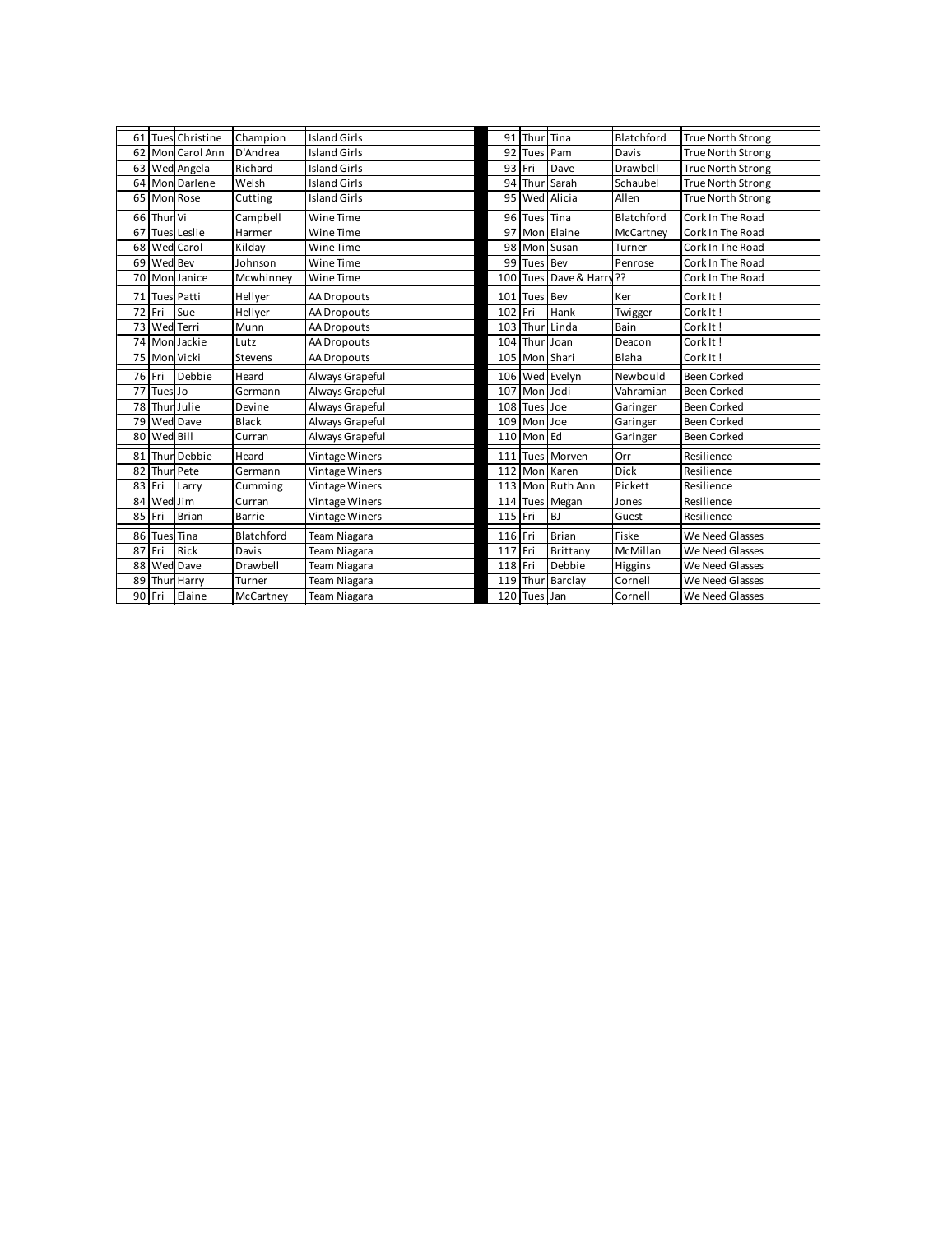| Matt<br>Jackson<br><b>Covid Corkers</b><br>151 Wed Kathy<br>121<br>Thur<br>Durst                                 |                        |
|------------------------------------------------------------------------------------------------------------------|------------------------|
|                                                                                                                  | The Loose Tannins      |
| 122<br>Wed Jeremy<br>Miller<br>152 Thui<br>Garv<br><b>Covid Corkers</b><br>Durst                                 | The Loose Tannins      |
| 123<br>Wilson<br>153 Wed Emily<br>Mon Tara<br>Covid Corkers<br>Durst                                             | The Loose Tannins      |
| 154 Mon<br>124<br>Mon Tim<br>Wilson<br>Patricia<br><b>Covid Corkers</b><br>O'Regan                               | The Loose Tannins      |
| 125<br><b>Tues Tonya</b><br>Miller<br>155 Tues Bruce<br><b>Covid Corkers</b><br>Staines                          | The Loose Tannins      |
| 126<br><b>Wed Barb</b><br>156 Wed<br>Kris<br>Gibson<br>Bartley<br><b>Boozem Buddies</b>                          | On Cloud Wine          |
| 127<br><b>Tues Cathy</b><br>157<br>Ruth<br>Rice-Walsh<br>Boozem Buddies<br>Mon<br>Germann                        | On Cloud Wine          |
| 158 Mon Janice<br>128<br>Mon Joan<br>Boozem Buddies<br>Jackson<br>Deacon                                         | On Cloud Wine          |
| <b>Tues Cyndi</b><br>Hepburn-Walk Boozem Buddies<br>Kerinne<br>129<br>159 Thur<br>Elliott                        | On Cloud Wine          |
|                                                                                                                  | On Cloud Wine          |
| 130<br><b>Wed Terrisa</b><br>Boozem Buddies<br>160 Thur<br>Elliott<br>Stark<br>David                             | Gamay-A-Chance         |
| 131<br>This is How You Book Club<br>161<br>Berchtold<br>Dorothy<br>Erstadt<br>. Thui<br>Thur Lynn                |                        |
| Bob<br>132<br>Wed Kathy<br>162 Wed<br>This is How You Book Club<br>Sheppard<br>Hawes                             | Gamay-A-Chance         |
| 133<br>Mon Ina<br>This is How You Book Club<br>163 Wed<br>Mark<br>Bentlev<br>Foster                              | Gamav-A-Chance         |
| 134<br>Thur Mary<br>Winn Daykin<br>This is How You Book Club<br>164 Mon<br><b>Dick</b><br>Dave                   | Gamay-A-Chance         |
| 135 Fri<br>Carol<br>Staley<br>This is How You Book Club<br>165 Thur Sandy<br>McCuaig                             | Gamay-A-Chance         |
| 136 Mon Brandon<br>Red White No Matter Just Wine<br>166 Thur Larry<br>Chardon-Fh I<br>Densmore<br>Leonard        |                        |
| 137<br>167 Fri<br>Mon Annalyssa<br>Red White No Matter Just Wine<br>Sue<br>Hoffman<br>Chardon-Eh!<br>Leonard     |                        |
| 138 Fri<br>168 Tues Margot<br>Chardon-Eh!<br>Lauren<br>Red White No Matter Just Wine<br>Foster<br>Leonard        |                        |
| <b>Tues Sparky</b><br>139<br>169 Wed Peggy<br>Red White No Matter Just Wine<br>Crozier<br>Chardon-Eh!<br>Leonard |                        |
| 170 Mon Bruce<br>140<br>Wed Sparky<br>Red White No Matter Just Wine<br>McCuaig<br>Chardon-Eh!<br>Leonard         |                        |
| 171<br><b>Tues Chuck</b><br>141<br>Thur Sparky<br>Pour Me Another<br>Conlon<br>Leonard                           | <b>Backseat Sloths</b> |
| 172 Thur Steph<br>142 Wed Brittany<br>Hallows<br>Conlon<br>Pour Me Another                                       | <b>Backseat Sloths</b> |
| Stephanie<br>Shannon<br>143<br>Fri<br>173 Mon<br>Conlon<br>Batstone<br>Pour Me Another                           | <b>Backseat Sloths</b> |
| 144<br>David<br>McGuire<br>174 Wed Barb<br>Pour Me Another<br>Martin<br>Mon                                      | <b>Backseat Sloths</b> |
| 175 Mon<br>145 Wed Jennifer<br>Hill<br>Pour Me Another<br>Nancy<br>Martin                                        | <b>Backseat Sloths</b> |
| 176 Fri<br>Allan<br>146 Fri<br>Barb<br>Hallows<br>Kimberlev<br>Pouring Glory                                     | Sippers In Slippers    |
| Wed<br>147<br>Fri<br>Don<br><b>Pouring Glory</b><br>177<br>Pam<br>Spackman<br>Leonard                            | Sippers In Slippers    |
| 148<br>178 Mon<br>McMillan<br>Fri<br>Carole<br><b>Pouring Glory</b><br>Brenda<br>Watson                          | Sippers In Slippers    |
| Cliff<br>149 Tues<br><b>Pouring Glory</b><br>179 Fri<br>Chu<br>McDowea<br>Francine                               | Sippers In Slippers    |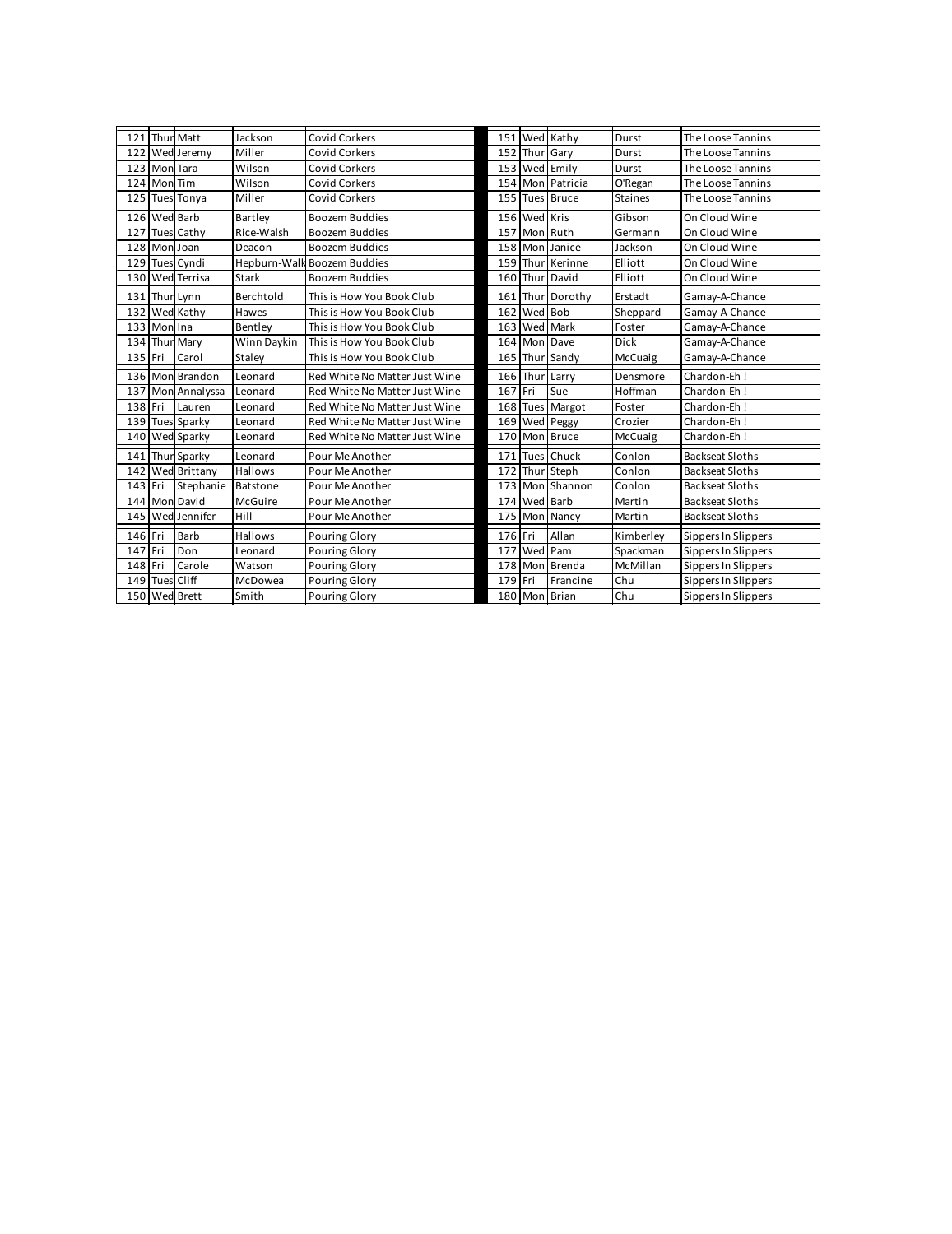| 181 |           | Wed Jennifer        | Bowler      | Wine Sponges                          |         | 211 Tues | Cheryl             | Fhel                    | Read Between the Wines                |
|-----|-----------|---------------------|-------------|---------------------------------------|---------|----------|--------------------|-------------------------|---------------------------------------|
| 182 | Thu       | Justin              | Bowler      | Wine Sponges                          | 212 Fri |          | Gail               | Boeckner                | Read Between the Wines                |
| 183 |           | Mon Brenda          | McMillan    | Wine Sponges                          |         | 213 Tues | Debbie             | Meneray                 | Read Between the Wines                |
| 184 |           | Wed Jennifer        | Bowler      | Wine Sponges                          | 214 Fri |          | Chris              |                         | Robinson-Jon Read Between the Wines   |
| 185 |           | Thur Brenda         | McMillan    | Wine Sponges                          |         | 215 Mor  | Marilyn            | <b>Bullen</b>           | Read Between the Wines                |
| 186 | Mon       | Paul                | Bongelli    | Team Lisk                             |         | 216 Thui | Lynne              | Lundberg                | Improves With Age                     |
| 187 | Tues      | Laura               | Lisk        | <b>Team Lisk</b>                      | 217     | Thu      | Rose-Anne          | <b>Bell</b>             | Improves With Age                     |
| 188 |           | <b>Tues Natasha</b> | Goetz       | <b>Team Lisk</b>                      |         |          | 218 Mon Cherie     | Jacobs                  | Improves With Age                     |
| 189 |           | <b>Tues Shelley</b> | Partington  | <b>Team Lisk</b>                      |         | 219 Wed  | Alison             | Gibson                  | Improves With Age                     |
| 190 |           | Thur Zayne          | Goodacre    | <b>Team Lisk</b>                      | 220     | Thu      | Elaine             | Bell                    | Improves With Age                     |
| 191 |           | Wed Mary            | Havward     | <b>Trail Trekking Tipplers</b>        | 221     | Tues     | Edith              | Sinclair                | Just Chillin'                         |
| 192 |           | Thur Jeannie        | McKeown     | <b>Trail Trekking Tipplers</b>        | 222     | Thu      | Pearl              | Sweiger                 | Just Chillin'                         |
| 193 |           | Thur Cheryl         | Bennett     | <b>Trail Trekking Tipplers</b>        |         | 223 Mon  | Karen              | Baker                   | Just Chillin'                         |
|     | Thur Cris |                     | Bouillon    | <b>Trail Trekking Tipplers</b>        |         |          | 224 Tues Courtney  | Legge                   | Just Chillin'                         |
| 194 |           |                     |             |                                       |         |          |                    |                         |                                       |
| 195 | Wed       | Hetty               | Engel-Sharp | <b>Trail Trekking Tipplers</b>        | 225     | Tues     | Lvnda              | Legge                   | Just Chillin'                         |
| 196 | Mon       | James               | Uffelman    | Timeless Tamarac Troublemakers        |         | 226 Tues | Jean               | Kirby                   | Snobby Sipping Sommeliers             |
| 197 | Fri       | Jeff                | Kienapple   | <b>Timeless Tamarac Troublemakers</b> | 227     | Thu      | Eldon              |                         | Vandenbrand Snobby Sipping Sommeliers |
| 198 | Wed       | Kristin             | Schnelten   | <b>Timeless Tamarac Troublemakers</b> |         | 228 Tues | Denise & Jim       | Chamberlin              | Snobby Sipping Sommeliers             |
| 199 | Mon       | Bob                 | Milner      | <b>Timeless Tamarac Troublemakers</b> | 229     | Wed      | Jaeden             | Foster-Long             | Snobby Sipping Sommeliers             |
| 200 | Thur      | <b>Brian</b>        | Allen       | Timeless Tamarac Troublemakers        | 230     |          | Wed Nicky          | Kraus                   | <b>Snobby Sipping Sommeliers</b>      |
| 201 |           | Thur Serge          | Marcella    | Tamarac Tipplers 'N' Friends          | 231     | Tues     | Thomas             | Walden                  | Wine, Women & Song                    |
| 202 | Thur      | <b>Bev</b>          | Noble       | Tamarac Tipplers 'N' Friends          | 232     | Wed Joy  |                    | Uniac                   | Wine, Women & Song                    |
| 203 | Tues      | Deborah             | Ledderhof   | Tamarac Tipplers 'N' Friends          | 233     | Wed      | Joanne             | Walden                  | Wine, Women & Song                    |
| 204 | Thur      | Deborah             | Lines       | Tamarac Tipplers 'N' Friends          |         | 234 Mon  | <b>Sue</b>         | Walden                  | Wine, Women & Song                    |
| 205 |           | Mon Janet           | Lackie      | Tamarac Tipplers 'N' Friends          |         |          | 235 Thur Elizabeth | Walden                  | Wine, Women & Song                    |
| 206 |           | Thur Maureen        | Lindsay     | In It To Wine It                      |         | 236 Wed  | Ron & Penny Code   |                         | Glass Half Full                       |
| 207 | Wed       | Christine           | Fhel        | In It To Wine It                      | 237     | Thu      | Dianne             | Ahrens                  | Glass Half Full                       |
| 208 | Mon       | Dave                | Ebel        | In It To Wine It                      | 238 Fri |          | Katie              | Waddington              | <b>Glass Half Full</b>                |
| 209 |           | Wed Paul            | Hird        | In It To Wine It                      |         | 239 Mor  |                    | Dave & Betty Waddington | Glass Half Full                       |